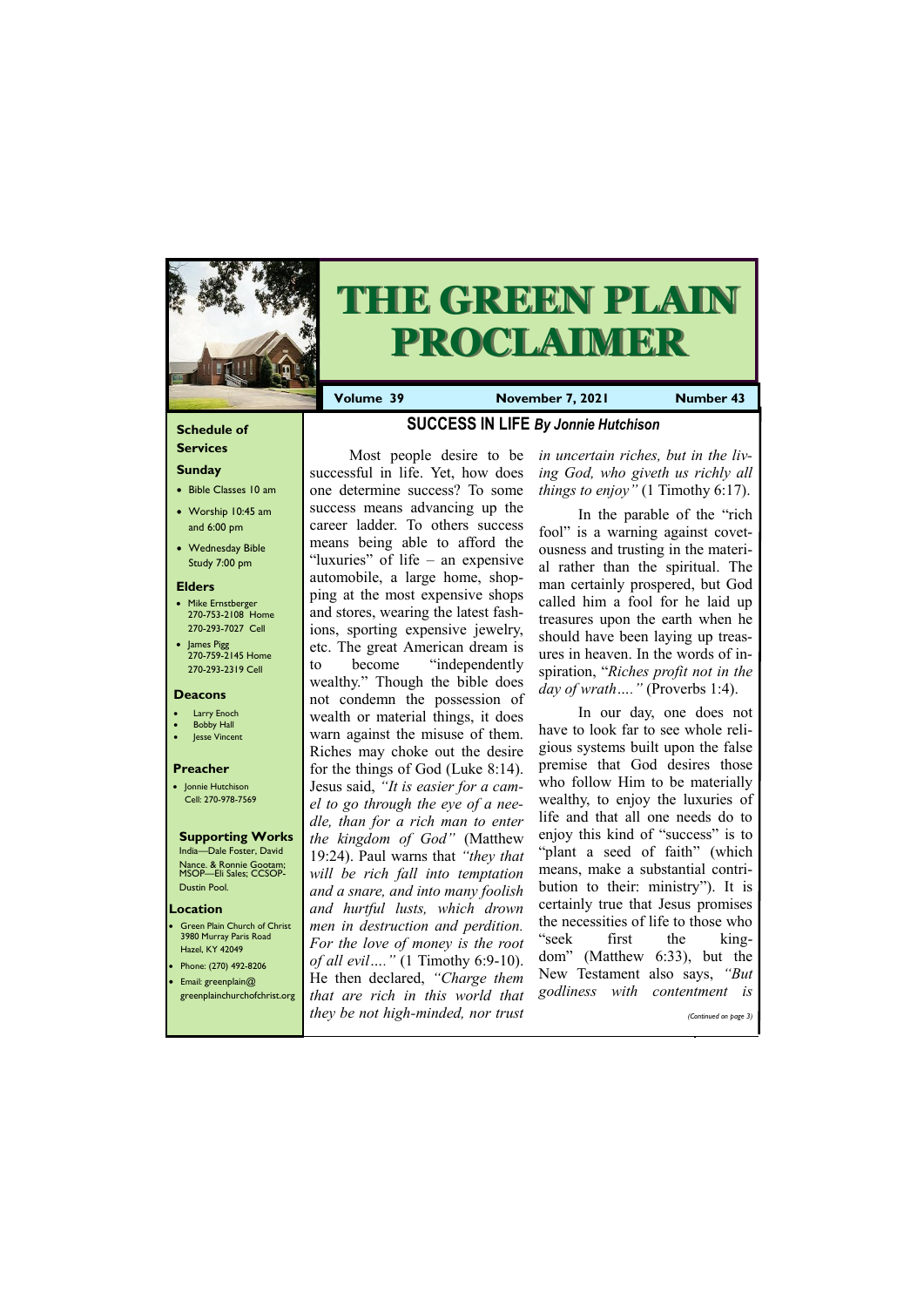### NEWS AND NOTES

*REMEMBER IN PRAYER: Green Plain members*: Peggy Jarvis, Joanne Barnes, Maxine Pool, Hayes and Marjorie Grady, Jim Fielder, Griselda Adams, Larry Enoch, Mary and Jim Lowrie and Mary and Jesse Vincent.

*Family and Friends:* Teresa Tacker, Bryan White, Kenneth Mizell, Dale Pentecost, Brett Wyatt, Charlotte and Johnny Parker, Roger Rhoades,, Joel White, Mary Lou Joseph, Jennie Pool. Nat and Rita Evans and Larry and Rose Wyatt. Please let us know of those who have improved or any one who needs to be added to this list.

- **OUR SYMPATHY** is extended to the family of Griselda Adams who passed from this life last week. Griselda was a member of this congregation for many years and will be missed by all of us. *"Blessed are the dead who die in the Lord…."*
- **THANKS** to all who provided food and served the Adam's family following the funeral of our sister Griselda this past week.
- **PANTRY ITEMS November 2021: 7—Green Beans; 14—Canned Corn; 21— Canned Peaches; 28—Canned Soups.** Please bring any additional items you wish for the "blessing box" which is located next to the breezeway on the north side of the building.
- **November 2021 Anniversaries:** 1—Ann &David Thompson; 13—Jane & Brent Jr. Morris.; 17-Debbie & Mike Ernstberger; **Birthdays:** 15-Jonnie Hutchison; 23– Vickie Canter Please let us know if we have left anyone out.
- *ENROLL IN A FREE BIBLE CORRECSPONDENCE COURSE. Send your name and complete mailing address and phone number to the address on the first page of this bulletin.*
- **"Render therefore to all their due: taxes to whom taxes are due, customs to whom customs, fear to whom fear, honor to whom honor." (Romans 13:7).**

### **Page 2**

## **Those to Serve November 2021**

**Announcements—Bobby Hall**

**Preside at Lord's Table—Chad Canter & Mike Ernstberger**

**Lord's Table PM: 7-Chad; 14-Mike; 21-Chad; 28-Mike**

**Opening Prayer AM: 7-James Pigg; 14-Larry Enoch; 21-Jim Lowrie; 28-Bobby Hall**

**Closing Prayer AM: 7-Jesse Vincent; 14-Junior Morris; 21-Roy Wyatt; 28-David Thompson**

**Song Leaders: AM-Perry Jarvis; PM-Mike Ernstberger; Wed: Chad Canter**

**Counter Contribution: Mike & Chad Usher: Jesse**

*LESSONS TODAY* **Bible Study-10 AM** *The Book of Acts\* **Worship**

**10:45 am***— Who Switched the Price Tags?*

*6 pm***—** *Sanctification Is Not Sinless Perfection*

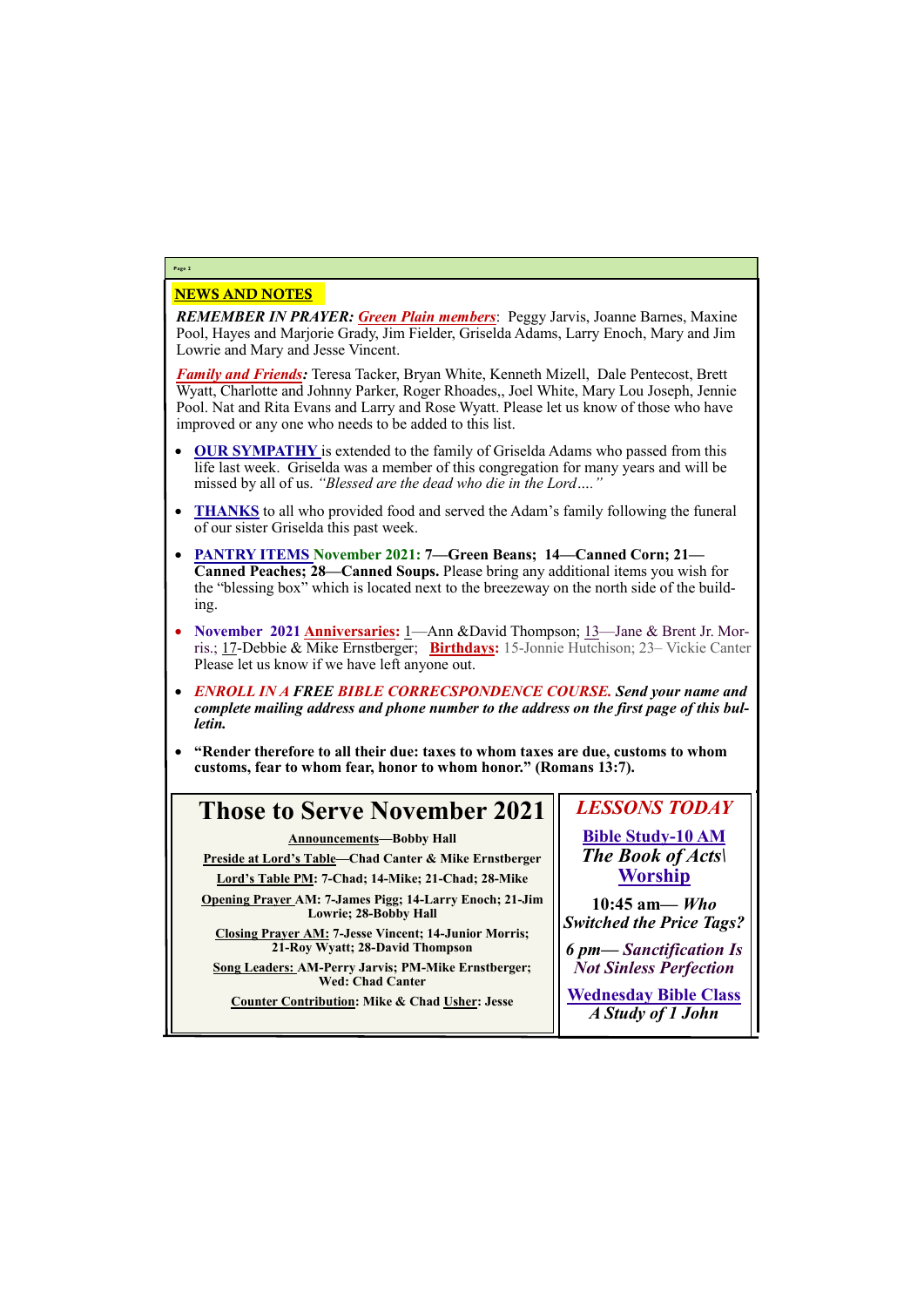**Page 3**

*you…."* (2 Peter 2:1-3). This aptly describes the purveyors of the "gospel of health and wealth" of our day.

*great gain. For we brought nothing into this world, and it is certain we can carry nothing out. And having food and raiment let us be therewith content"* (1 Timothy 6:6-8). The emphasis in the life of one who would please God must be upon the spiritual, not the material. Our souls are at stake*. "Beware of false prophets…. who through covetousness shall they with feigned words make merchandise of* 

*"Do you not know that the unrighteous will not inherit the kingdom of God? Do not be deceived. Neither fornicators, nor idolaters, nor adulterers, nor effeminate, nor homosexuals, nor thieves, nor covetous, nor drunkards, nor revilers, nor extortioners will inherit the kingdom of God"* (1 Corinthians  $6:9-10$ ).

True success in life comes when men and women forsake sin and submit themselves in obedience to divine truth and seek first the kingdom of God and His righteousness in their lives. This is the success that reaches into eternity.

*(Continued from page 1)*

**THE GOSPEL BROADCASTING NETWORK** *THE GOSPEL 24/7*

### **GBNTV.ORG**

### **"AND SUCH WERE SOME OF YOU"** *By Clifton Angel*

We see it happening all around us. And we see it so much so that we may be tempted to become contempt and avoid anyone who is involved in such and refuse to help them. We may be tempted to become complacent and do not see the need to help anyone who is involved in such. And we may be tempted to become corrupt and be involved again with these ourselves. I say "again" because of the words in the next verse: such were some of you (1 Corinthians 6:11). *"But you were washed, but you were sanctified, but you were justified in the name of the Lord Jesus and by the Spirit of our God"* (1 Corinthians 6:11).

If we have been washed in the blood of Jesus, let us realize the great mercy, love, and graciousness that God has shown toward us through Him. Let us never become corrupt again. Let us never become complacent to where we do not do not see the need to help anyone who is involved in such. Let us never become contempt so that we avoid anyone who is involved in such and refuse to help them.

Maybe you've yet to be washed in the blood. Jesus washes our sins in his blood (Revelation 1:5). Jesus washes away our sins when we submit to baptism (Acts 22:16). But baptism must be preceded by, hearing God's Word (Romans 10:17), believing that Jesus is the Christ (John 8:24), repenting of your past life of sin (2 Corinthians 7:10), and confessing your faith in Jesus (Romans 10:10).

*-Via bulletin Gold*